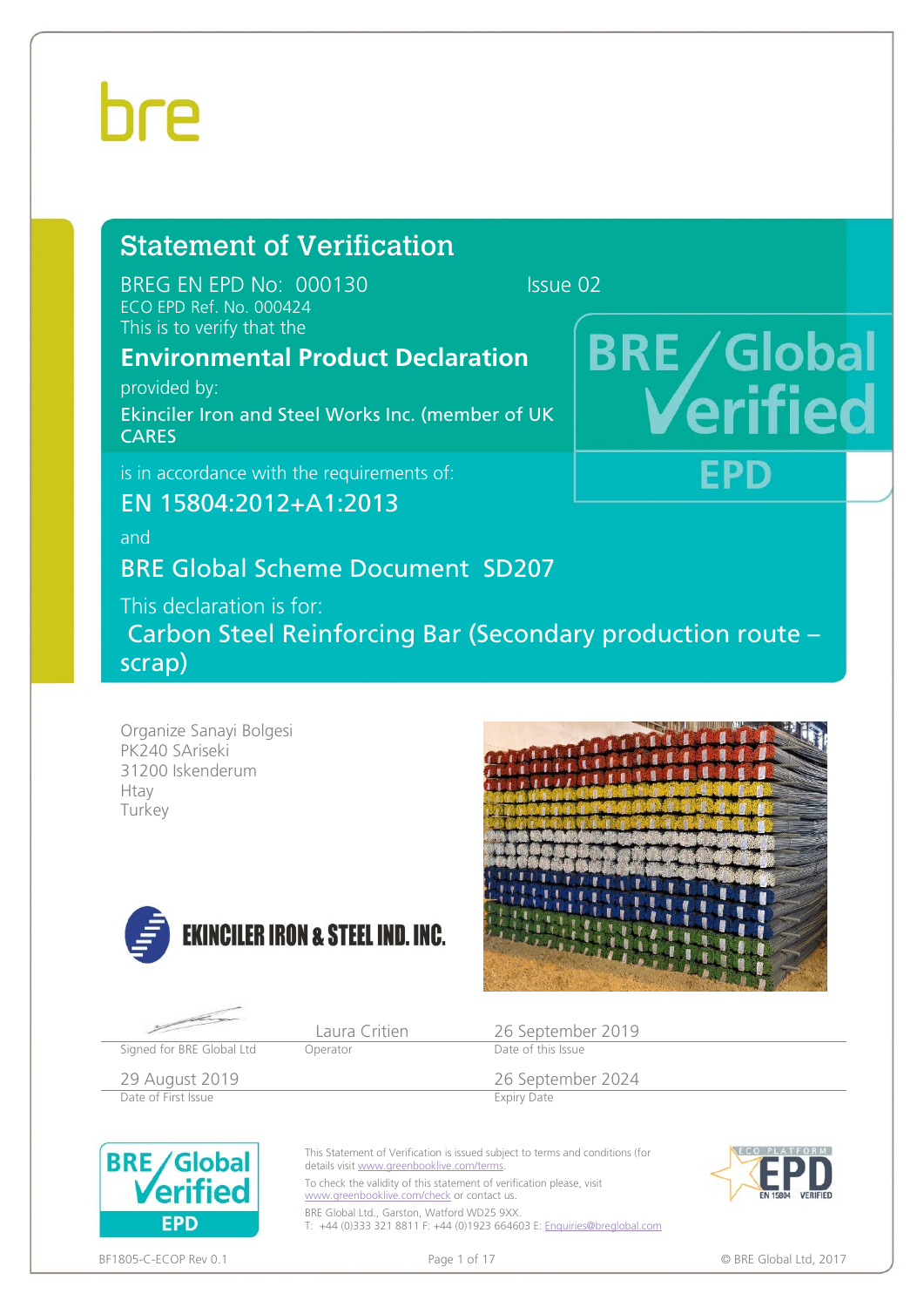## Environmental Product Declaration

## **EPD Number:** 000130

### **General Information**

| <b>EPD Programme Operator</b>                                                                                                                                                | <b>Applicable Product Category Rules</b>                                                                                                                      |
|------------------------------------------------------------------------------------------------------------------------------------------------------------------------------|---------------------------------------------------------------------------------------------------------------------------------------------------------------|
| <b>BRE Global</b><br>Watford, Herts<br><b>WD25 9XX</b><br>United Kingdom                                                                                                     | BRE Environmental Profiles 2013 Product Category Rules<br>for Type III environmental product declaration of construction<br>products to EN 15804:2012+A1:2013 |
| <b>Commissioner of LCA study</b>                                                                                                                                             | <b>LCA consultant/Tool</b>                                                                                                                                    |
| UK CARES<br>Pembroke House<br>21 Pembroke Road<br>Sevenoaks<br>Kent, TN13 1XR<br>UK.                                                                                         | UK CARES EPD Tool<br>thinkstep UK Ltd<br>Euston Tower - Level 33, 286<br><b>Euston Road</b><br>London, NW1 3DP<br>www.thinkstep.com                           |
| <b>Declared/Functional Unit</b>                                                                                                                                              | <b>Applicability/Coverage</b>                                                                                                                                 |
| 1 tonne of carbon steel reinforcing bars<br>manufactured by the secondary (scrap-based)<br>production route as used within concrete structures<br>for a commercial building. | Manufacturer-specific product                                                                                                                                 |
|                                                                                                                                                                              |                                                                                                                                                               |
| <b>EPD Type</b>                                                                                                                                                              | <b>Background database</b>                                                                                                                                    |
| Cradle to Gate with options                                                                                                                                                  | GaBi                                                                                                                                                          |
|                                                                                                                                                                              | <b>Demonstration of Verification</b>                                                                                                                          |
|                                                                                                                                                                              | CEN standard EN 15804 serves as the core PCR <sup>a</sup>                                                                                                     |
| $\Box$ Internal                                                                                                                                                              | Independent verification of the declaration and data according to EN ISO 14025:2010<br>⊠ External                                                             |
|                                                                                                                                                                              | (Where appropriate b) Third party verifier:<br>Click here to enter text.                                                                                      |
| a: Product category rules                                                                                                                                                    | b: Optional for business-to-business communication; mandatory for business-to-consumer communication (see EN ISO 14025:2010, 9.4)                             |
|                                                                                                                                                                              | <b>Comparability</b>                                                                                                                                          |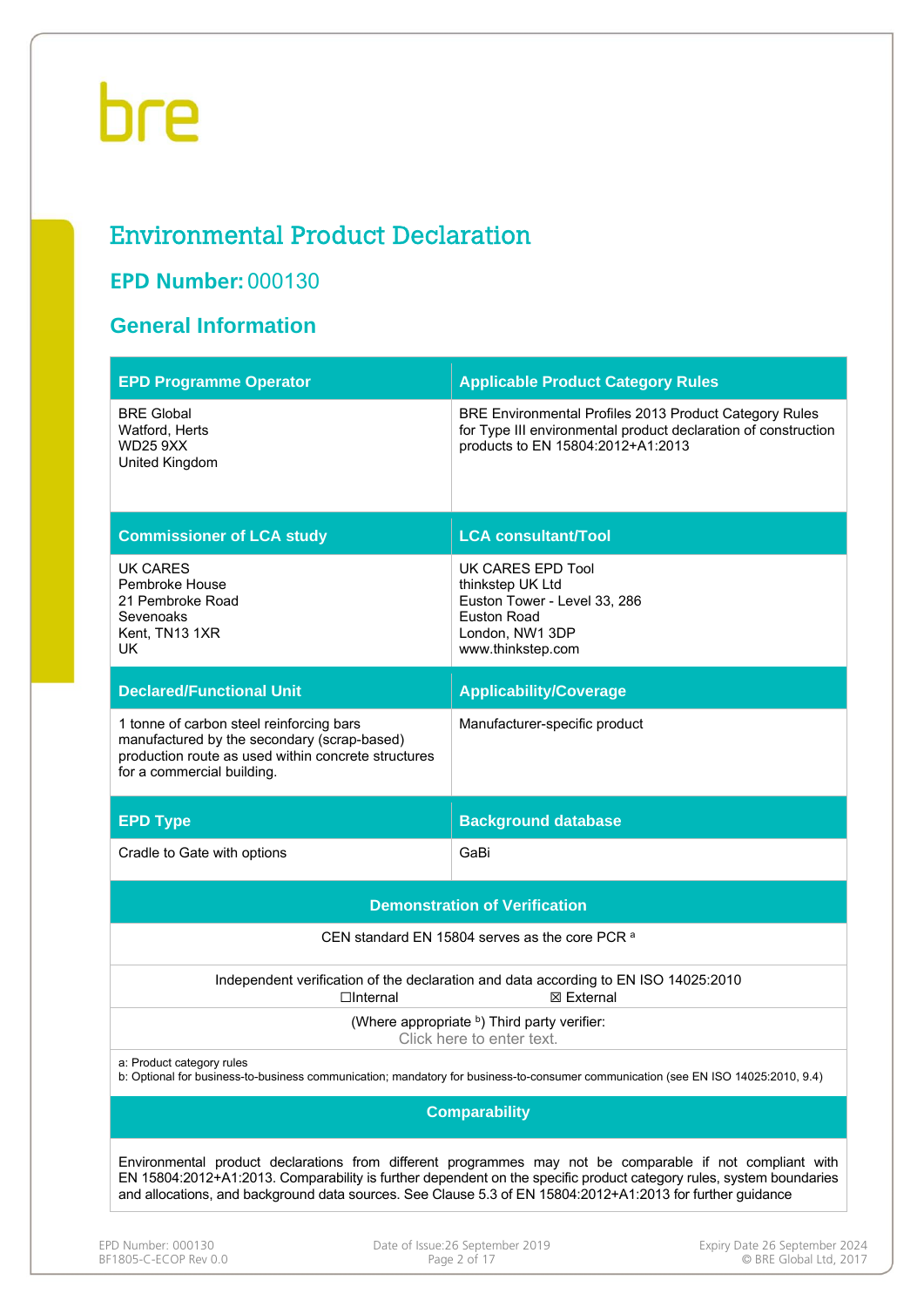#### **Information modules covered**

| Product<br>Construction          |                      |                |                                |                                  |            |             | Use stage                         |             |                        |                                     | End-of-life                     |                              |                | <b>Benefits and</b><br>loads beyond |                |                                                        |
|----------------------------------|----------------------|----------------|--------------------------------|----------------------------------|------------|-------------|-----------------------------------|-------------|------------------------|-------------------------------------|---------------------------------|------------------------------|----------------|-------------------------------------|----------------|--------------------------------------------------------|
|                                  |                      |                | Related to the building fabric |                                  |            |             | <b>Related to</b><br>the building |             | the system<br>boundary |                                     |                                 |                              |                |                                     |                |                                                        |
| A <sub>1</sub>                   | A2                   | A <sub>3</sub> | A <sub>4</sub>                 | A <sub>5</sub>                   | <b>B1</b>  | <b>B2</b>   | <b>B3</b>                         | <b>B4</b>   | <b>B5</b>              | <b>B6</b>                           | <b>B7</b>                       | C <sub>1</sub>               | C <sub>2</sub> | C <sub>3</sub>                      | C <sub>4</sub> | D                                                      |
| <b>Addns</b><br>materials<br>Raw | Transport            | Manufacturing  | site<br>Transport to           | onstruction<br>Installation<br>Ō | <b>Jse</b> | Maintenance | Repair                            | Replacement | Refurbishment          | energy<br>Operational<br><b>use</b> | Operational water<br><b>use</b> | Deconstruction<br>demolition | Transport      | processing<br>Waste                 | Disposal       | Recycling<br>Recovery<br>potential<br>Reuse,<br>and/or |
| ☑                                | $\blacktriangledown$ | ☑              | ☑                              | ☑                                | ☑          | ☑           | ☑                                 | ☑           | ☑                      | ☑                                   | ☑                               | ☑                            | ☑              | ☑                                   | ☑              | ☑                                                      |

Note: Ticks indicate the Information Modules declared.

#### **Manufacturing site(s)**

Ekinciler Demir ve Celik San. A.S. (member of UK CARES)

Organize Sanayi Bolgesi PK 240 Sariseki 31200 Iskenderun Hatay **Turkey** 

### **Construction Product:**

#### **Product Description**

Reinforcing steel bar (according to product standards listed in Sources of Additional Information) that is obtained from scrap, melted in an Electric Arc Furnace (EAF) followed by hot rolling.

The declared unit is 1 tonne of carbon steel reinforcing bars as used within concrete structures for a commercial building.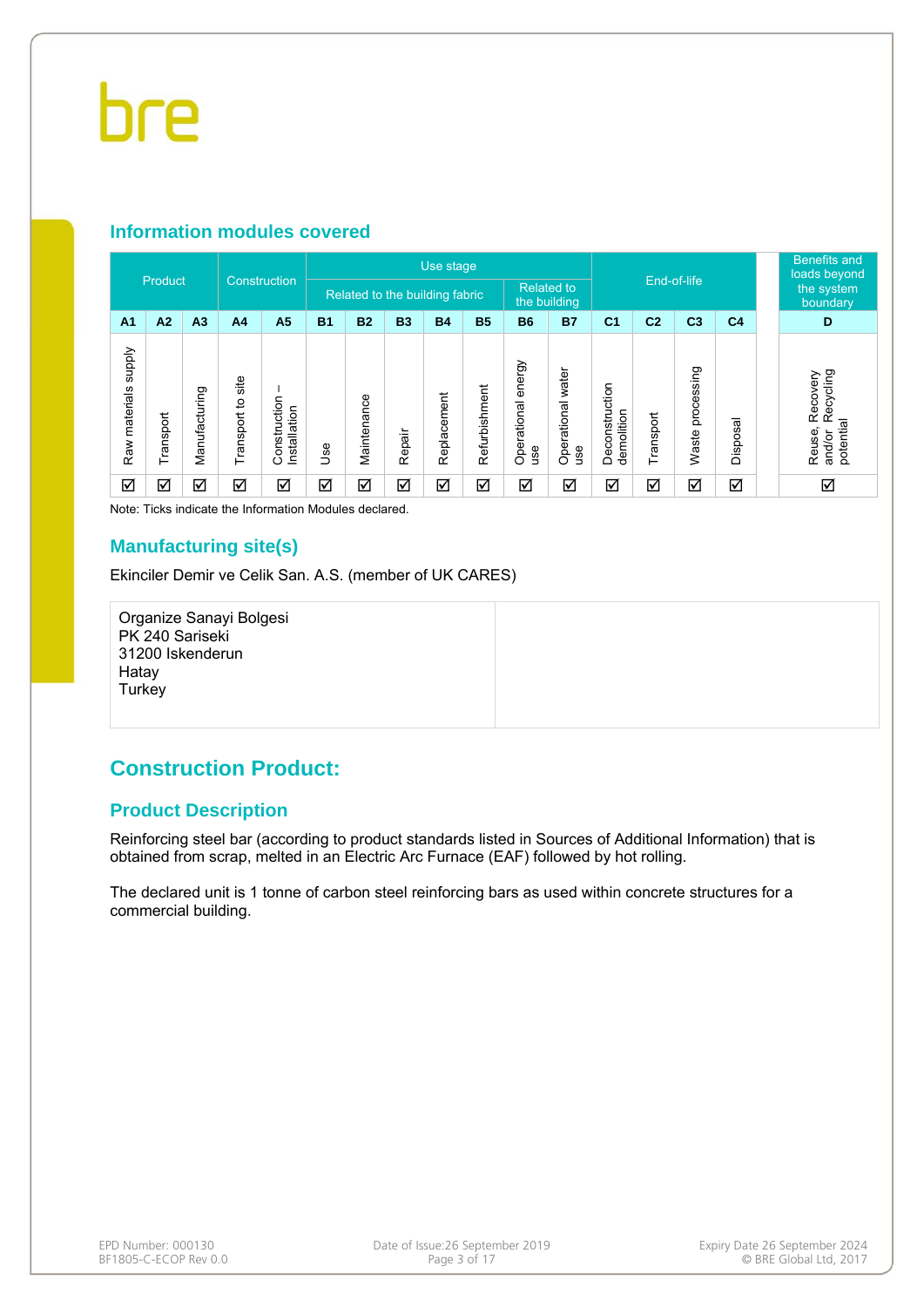#### **Technical Information**

| <b>Property</b>                                                 | <b>Value, Unit</b>                                                      |
|-----------------------------------------------------------------|-------------------------------------------------------------------------|
| Production route                                                | EAF                                                                     |
| Density                                                         | 7850 kg/m <sup>3</sup>                                                  |
| Modulus of elasticity                                           | 200000 N/mm <sup>2</sup>                                                |
| Weldability (Ceq)                                               | max $0.50\%$                                                            |
| Yield strength (as per BS 4449:2005)                            | min 500 $N/mm^2$                                                        |
| Tensile strength (as per BS 4449:2005)                          | min 540 $N/mm^2$<br>(Tensile strength/Yield Strength $\geq 1.08$ )      |
| Surface geometry (Relative rib area, $f_R$ as per BS 4449:2005) | min 0.040 for Bar Size >6mm $&$ ≤12mm<br>min $0.056$ for Bar Size $>12$ |
| Agt (% total elongation at maximum force as per BS 4449:2005)   | min $5%$                                                                |
| Re-bend test (as per BS 4449:2005)                              | Pass                                                                    |
| Fatigue test (as per BS 4449:2005)                              | Pass                                                                    |
| Recycled content (as per ISO 14021:2016)                        | 98.0 %                                                                  |

#### **Main Product Contents**

| <b>Material/Chemical Input</b>          |    |
|-----------------------------------------|----|
| Fe                                      | 97 |
| C, Mn, Si, V, Ni, Cu, Cr, Mo and others |    |

#### **Manufacturing Process**

Scrap metal is melted in an electric arc furnace to obtain liquid steel. This is then refined to remove impurities and alloying additions can be added to give the required properties.

Hot metal (molten steel) from the EAF is then cast into steel billets before being sent to the rolling mill where they are rolled and shaped to the required dimensions for the finished bars and coils of reinforcing steel.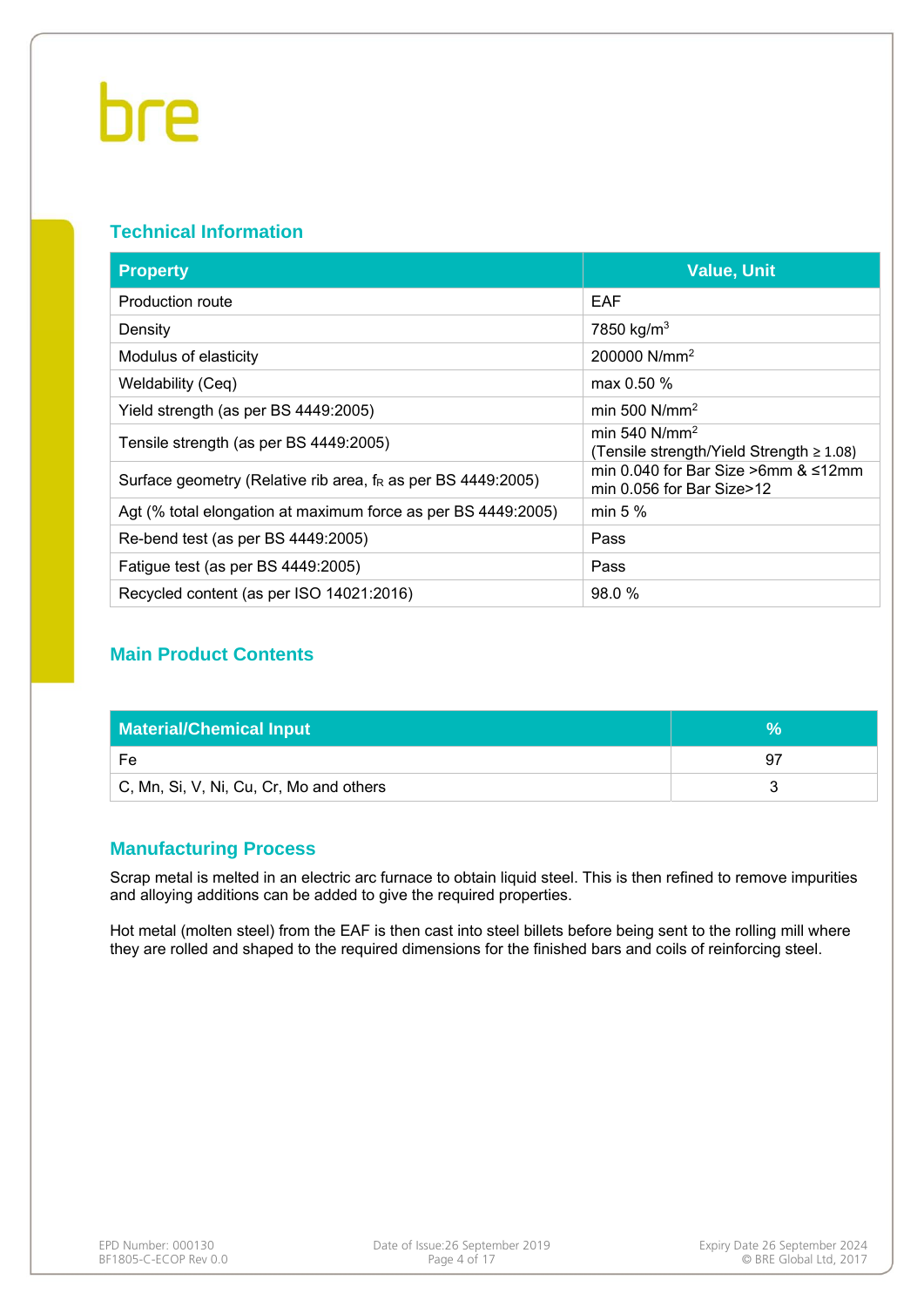#### **Process flow diagram**



#### **Construction Installation**

Processing and proper use of reinforcing steel products depends on the application and should be made in accordance with generally accepted practices, standards and manufacturing recommendations.

During transport and storage of reinforcing steel products the usual requirements for securing loads is to be observed.

#### **Use Information**

The composition of the reinforcing steel products does not change during use.

Reinforcing steel products do not cause adverse health effects under normal conditions of use.

No risks to the environment and living organisms are known to result from the mechanical destruction of the reinforcing steel bar product itself.

### **End of Life**

Reinforcing steel products are not reused at end of life but can be recycled to the same (or higher/lower) quality of steel depending upon the metallurgy and processing of the recycling route.

It is a high value resource, so efforts are made to recycle steel scrap rather than disposing of it at EoL. A recycling rate of 92% is typical for reinforcing steel bar products.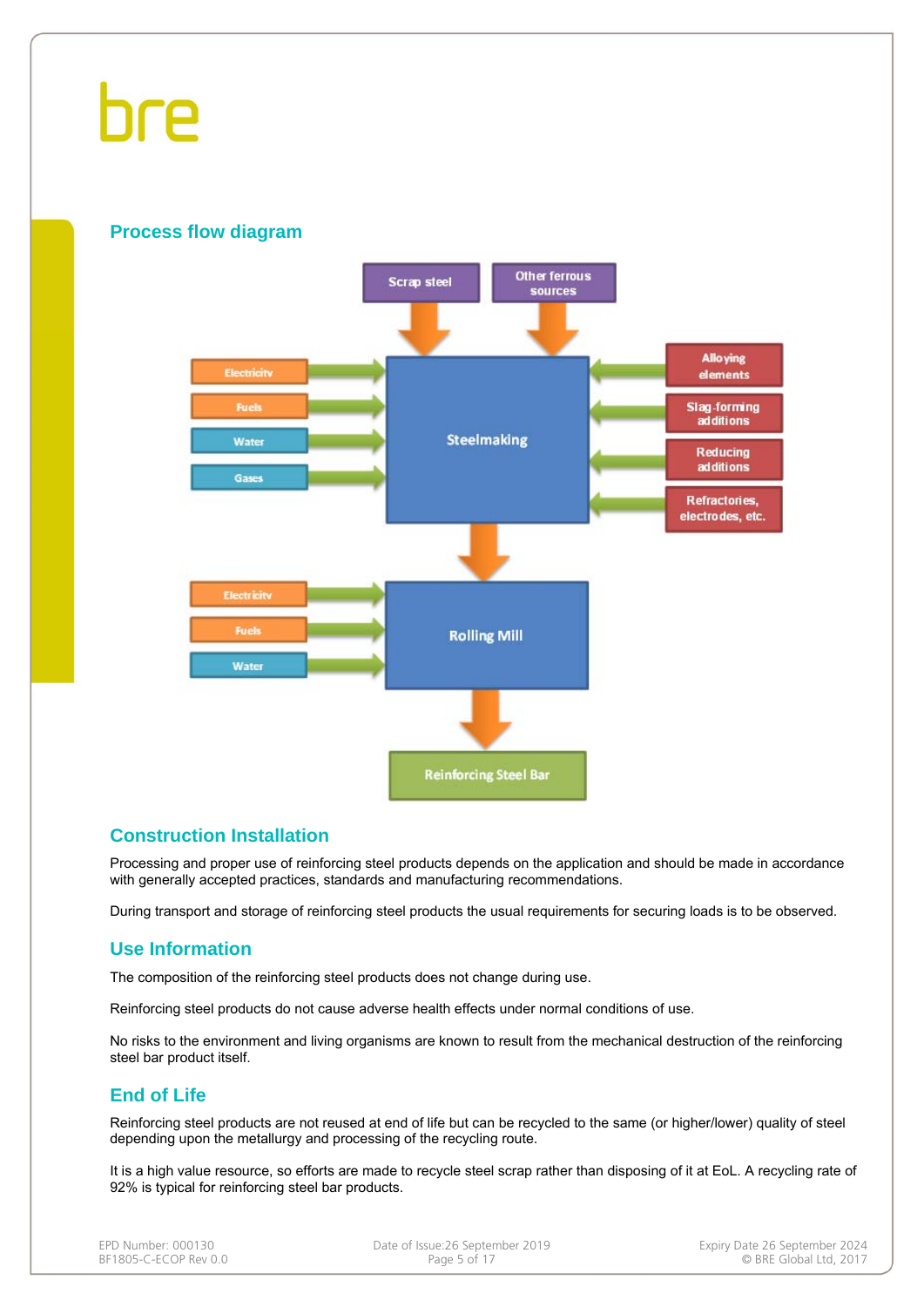## **Life Cycle Assessment Calculation Rules**

#### **Declared unit description**

The declared unit in Life Cycle Assessment Calculation Rules section 1 tonne of carbon steel reinforcing bars manufactured by the secondary (scrap-based) production route as used within concrete structures for a commercial building (i.e. 1 tonne in use, accounting for losses during fabrication and installation, not 1 tonne as produced).

#### **System boundary**

The system boundary of the EPD follows the modular design defined by EN 15804. This is a cradle to gate – with all options EPD and thus covers all modules from A1 to C4 and includes module D as well.

Impacts and aspects related to losses/wastage (i.e. production, transport and waste processing and end-of-life stage of lost waste products and materials) are considered in the modules in which the losses/wastage occur.

Once steel scrap has been collected for recycling it is considered to have reached the end of waste state.

#### **Data sources, quality and allocation**

Data Sources: Manufacturing data of the period 01/01/2018-31/12/2018 has been provided by Ekinciler Demir ve Celik San. A.S. (member of UK CARES).

Data Quality: Data quality can be described as good. Background data are consistently sourced from thinkstep databases. The primary data collection was thorough, considering all relevant flows and these data have been verified by UK CARES.

Allocation: EAF slag and mill scale are produced as co-products from the steel manufacturing process. Impacts are allocated between the steel, the slag and the mill scale based on economic value.

Production losses of steel during the production process are recycled in a closed loop offsetting the requirement for external scrap. Specific information on allocation within the background data is given in the GaBi datasets documentation (/GaBi 8 2019/).

#### **Cut-off criteria**

On the input side all flows entering the system and comprising more than 1% in total mass or contributing more than 1% to primary energy consumption are considered. All inputs used as well as all process-specific waste and process emissions were assessed. For this reason, material streams which were below 1% (by mass) were captured as well. In this manner the cut-off criteria according to the BRE guidelines are fulfilled.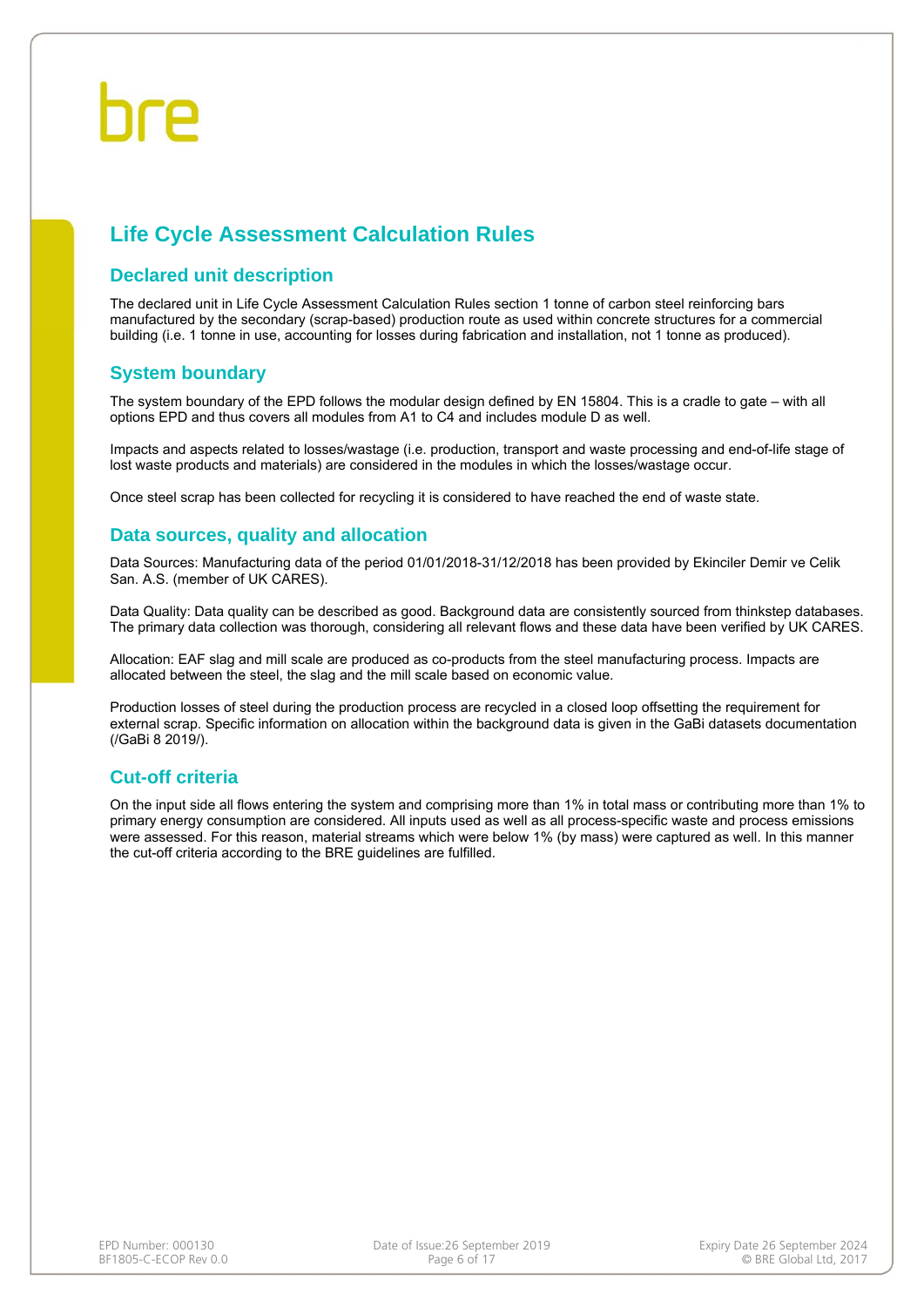### **LCA Results**

(MND = module not declared; MNR = module not relevant; INA = indicator not assessed; AGG = aggregated)

| Parameters describing environmental impacts                           |                                               |                |                              |                     |                              |                                              |                                            |                 |                                |  |  |  |
|-----------------------------------------------------------------------|-----------------------------------------------|----------------|------------------------------|---------------------|------------------------------|----------------------------------------------|--------------------------------------------|-----------------|--------------------------------|--|--|--|
|                                                                       |                                               |                | <b>GWP</b>                   | <b>ODP</b>          | <b>AP</b>                    | EP                                           | <b>POCP</b>                                | <b>ADPE</b>     | <b>ADPF</b>                    |  |  |  |
|                                                                       |                                               |                | kg CO <sub>2</sub><br>equiv. | kg CFC 11<br>equiv. | kg SO <sub>2</sub><br>equiv. | kg (PO <sub>4</sub> ) <sup>3</sup><br>equiv. | kg C <sub>2</sub> H <sub>4</sub><br>equiv. | kg Sb<br>equiv. | MJ, net<br>calorific<br>value. |  |  |  |
| Product stage                                                         | Raw material<br>supply                        | A1             | AGG                          | AGG                 | <b>AGG</b>                   | AGG                                          | AGG                                        | AGG             | <b>AGG</b>                     |  |  |  |
|                                                                       | Transport                                     | A2             | AGG                          | AGG                 | <b>AGG</b>                   | AGG                                          | AGG                                        | <b>AGG</b>      | AGG                            |  |  |  |
|                                                                       | Manufacturing                                 | A3             | AGG                          | AGG                 | AGG                          | AGG                                          | AGG                                        | AGG             | AGG                            |  |  |  |
|                                                                       | Total (of product<br>stage)                   | $A1-3$         | 824                          | 1.01E-06            | 4.61                         | 0.479                                        | 0.268                                      | 7.93E-05        | 9.69E+03                       |  |  |  |
| Construction<br>process stage                                         | Transport                                     | A4             | 16.4                         | 2.71E-15            | 3.59E-02                     | 8.93E-03                                     | $-1.15E-02$                                | 1.26E-06        | 222                            |  |  |  |
|                                                                       | Construction                                  | A <sub>5</sub> | 94                           | 1.01E-07            | 0.48                         | 5.27E-02                                     | 2.25E-02                                   | 9.30E-06        | $1.13E + 03$                   |  |  |  |
|                                                                       | <b>Use</b>                                    | <b>B1</b>      | 0                            | $\mathbf 0$         | 0                            | 0                                            | 0                                          | 0               | $\mathbf 0$                    |  |  |  |
|                                                                       | Maintenance                                   | <b>B2</b>      | 0                            | 0                   | $\pmb{0}$                    | $\mathbf 0$                                  | 0                                          | 0               | $\pmb{0}$                      |  |  |  |
|                                                                       | Repair                                        | B <sub>3</sub> | 0                            | $\mathbf 0$         | $\mathbf 0$                  | $\mathbf 0$                                  | 0                                          | 0               | $\mathbf 0$                    |  |  |  |
| Use stage                                                             | Replacement                                   | <b>B4</b>      | 0                            | $\mathbf 0$         | 0                            | 0                                            | 0                                          | 0               | $\pmb{0}$                      |  |  |  |
|                                                                       | Refurbishment                                 | <b>B5</b>      | 0                            | 0                   | $\mathbf 0$                  | $\mathbf 0$                                  | 0                                          | 0               | $\mathbf 0$                    |  |  |  |
|                                                                       | Operational<br>energy use                     | <b>B6</b>      | 0                            | $\pmb{0}$           | 0                            | 0                                            | 0                                          | 0               | $\mathsf{O}\xspace$            |  |  |  |
|                                                                       | Operational<br>water use                      | <b>B7</b>      | 0                            | $\mathbf 0$         | $\mathbf 0$                  | $\mathbf 0$                                  | 0                                          | 0               | $\mathbf 0$                    |  |  |  |
|                                                                       | Deconstruction,<br>demolition                 | C <sub>1</sub> | 2.05                         | 2.89E-16            | 2.97E-03                     | 4.22E-04                                     | 3.27E-04                                   | 5.71E-08        | 28.3                           |  |  |  |
| End of life                                                           | Transport                                     | C <sub>2</sub> | 39.6                         | 6.44E-15            | 0.127                        | 3.19E-02                                     | $-3.33E-02$                                | 2.94E-06        | 536                            |  |  |  |
|                                                                       | Waste<br>processing                           | C <sub>3</sub> | 0                            | $\pmb{0}$           | $\pmb{0}$                    | 0                                            | 0                                          | 0               | $\mathsf{O}\xspace$            |  |  |  |
|                                                                       | Disposal                                      | C <sub>4</sub> | 1.19                         | 6.92E-15            | 7.14E-03                     | 8.09E-04                                     | 5.57E-04                                   | 4.38E-07        | 16.7                           |  |  |  |
| Potential<br>benefits and<br>loads beyond<br>the system<br>boundaries | Reuse,<br>recovery,<br>recycling<br>potential | D              | 565                          | $-3.54E-12$         | 1.33                         | 0.117                                        | 0.172                                      | $-3.49E-05$     | 4.49E+03                       |  |  |  |

**Parameters describing environmental impacts**

GWP = Global Warming Potential;

ODP = Ozone Depletion Potential;

AP = Acidification Potential for Soil and Water;

EP = Eutrophication Potential;

POCP = Formation potential of tropospheric Ozone; ADPE = Abiotic Depletion Potential – Elements;

ADPF = Abiotic Depletion Potential – Fossil Fuels;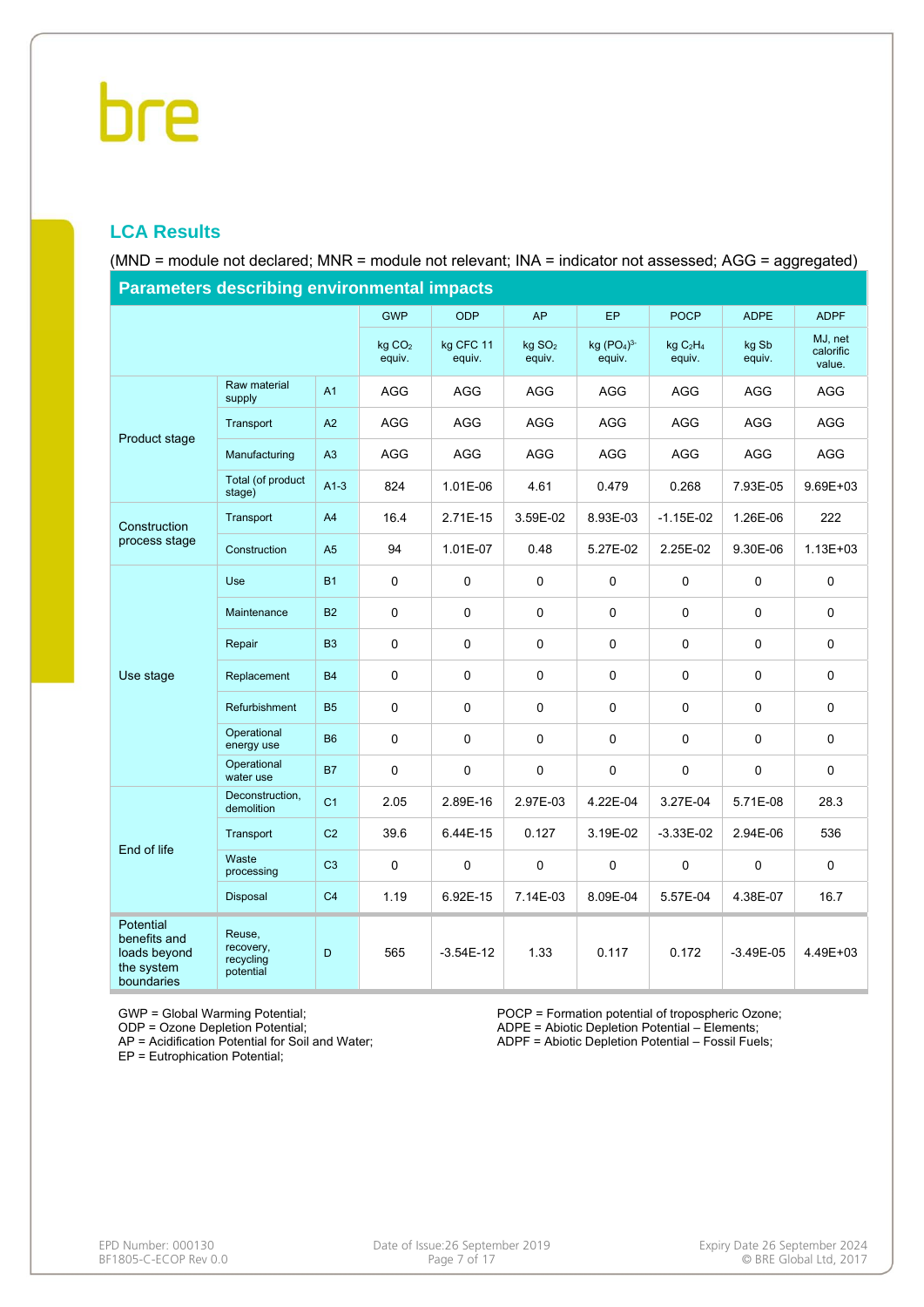#### **LCA Results (continued)**

| Parameters describing resource use, primary energy                    |                                               |                |               |             |              |              |              |              |  |  |  |
|-----------------------------------------------------------------------|-----------------------------------------------|----------------|---------------|-------------|--------------|--------------|--------------|--------------|--|--|--|
|                                                                       |                                               |                | <b>PERE</b>   | <b>PERM</b> | <b>PERT</b>  | <b>PENRE</b> | <b>PENRM</b> | <b>PENRT</b> |  |  |  |
|                                                                       |                                               |                | <b>MJ</b>     | <b>MJ</b>   | MJ           | <b>MJ</b>    | <b>MJ</b>    | <b>MJ</b>    |  |  |  |
|                                                                       | Raw material<br>supply                        | A1             | <b>AGG</b>    | <b>AGG</b>  | AGG          | <b>AGG</b>   | AGG          | <b>AGG</b>   |  |  |  |
|                                                                       | Transport                                     | A2             | AGG           | AGG         | AGG          | AGG          | AGG          | AGG          |  |  |  |
| Product stage                                                         | Manufacturing                                 | A3             | <b>AGG</b>    | <b>AGG</b>  | AGG          | AGG          | AGG          | <b>AGG</b>   |  |  |  |
|                                                                       | Total (of product<br>stage)                   | $A1-3$         | $1.22E + 03$  | 0           | $1.22E + 03$ | 9.78E+03     | 0            | 9.78E+03     |  |  |  |
| Construction                                                          | Transport                                     | A4             | 12.9          | 0           | 12.9         | 223          | 0            | 223          |  |  |  |
| process stage                                                         | Construction                                  | A <sub>5</sub> | 160           | 0           | 160          | $1.14E + 03$ | 0            | $1.14E + 03$ |  |  |  |
|                                                                       | Use                                           | <b>B1</b>      | 0             | 0           | $\Omega$     | $\Omega$     | 0            | 0            |  |  |  |
|                                                                       | Maintenance                                   | <b>B2</b>      | $\mathbf 0$   | 0           | $\mathbf 0$  | $\mathbf 0$  | 0            | $\mathbf 0$  |  |  |  |
|                                                                       | Repair                                        | B <sub>3</sub> | 0             | 0           | $\mathbf 0$  | $\mathbf 0$  | 0            | $\mathbf 0$  |  |  |  |
| Use stage                                                             | Replacement                                   | <b>B4</b>      | $\pmb{0}$     | 0           | $\mathbf 0$  | $\mathbf 0$  | 0            | 0            |  |  |  |
|                                                                       | Refurbishment                                 | <b>B5</b>      | 0             | 0           | $\mathbf 0$  | $\mathbf 0$  | 0            | $\mathbf 0$  |  |  |  |
|                                                                       | Operational<br>energy use                     | <b>B6</b>      | 0             | 0           | $\mathbf 0$  | $\mathbf 0$  | 0            | 0            |  |  |  |
|                                                                       | Operational<br>water use                      | <b>B7</b>      | 0             | 0           | 0            | 0            | 0            | 0            |  |  |  |
|                                                                       | Deconstruction,<br>demolition                 | C <sub>1</sub> | 8.73E-02      | 0           | 8.73E-02     | 28.4         | 0            | 28.4         |  |  |  |
| End of life                                                           | Transport                                     | C <sub>2</sub> | 29.6          | 0           | 29.6         | 537          | 0            | 537          |  |  |  |
|                                                                       | Waste<br>processing                           | C <sub>3</sub> | 0             | 0           | 0            | $\mathbf 0$  | 0            | 0            |  |  |  |
|                                                                       | Disposal                                      | C <sub>4</sub> | 2.18          | 0           | 2.18         | 17.2         | 0            | 17.2         |  |  |  |
| Potential<br>benefits and<br>loads beyond<br>the system<br>boundaries | Reuse,<br>recovery,<br>recycling<br>potential | D              | $-4.69E + 02$ | 0           | $-4.69E+02$  | 4.26E+03     | 0            | 4.26E+03     |  |  |  |

PERE = Use of renewable primary energy excluding renewable primary energy used as raw materials;

PERM = Use of renewable primary energy resources used as raw materials;

PERT = Total use of renewable primary energy resources;

PENRE = Use of non-renewable primary energy excluding nonrenewable primary energy resources used as raw materials; PENRM = Use of non-renewable primary energy resources used as raw materials;

PENRT = Total use of non-renewable primary energy resource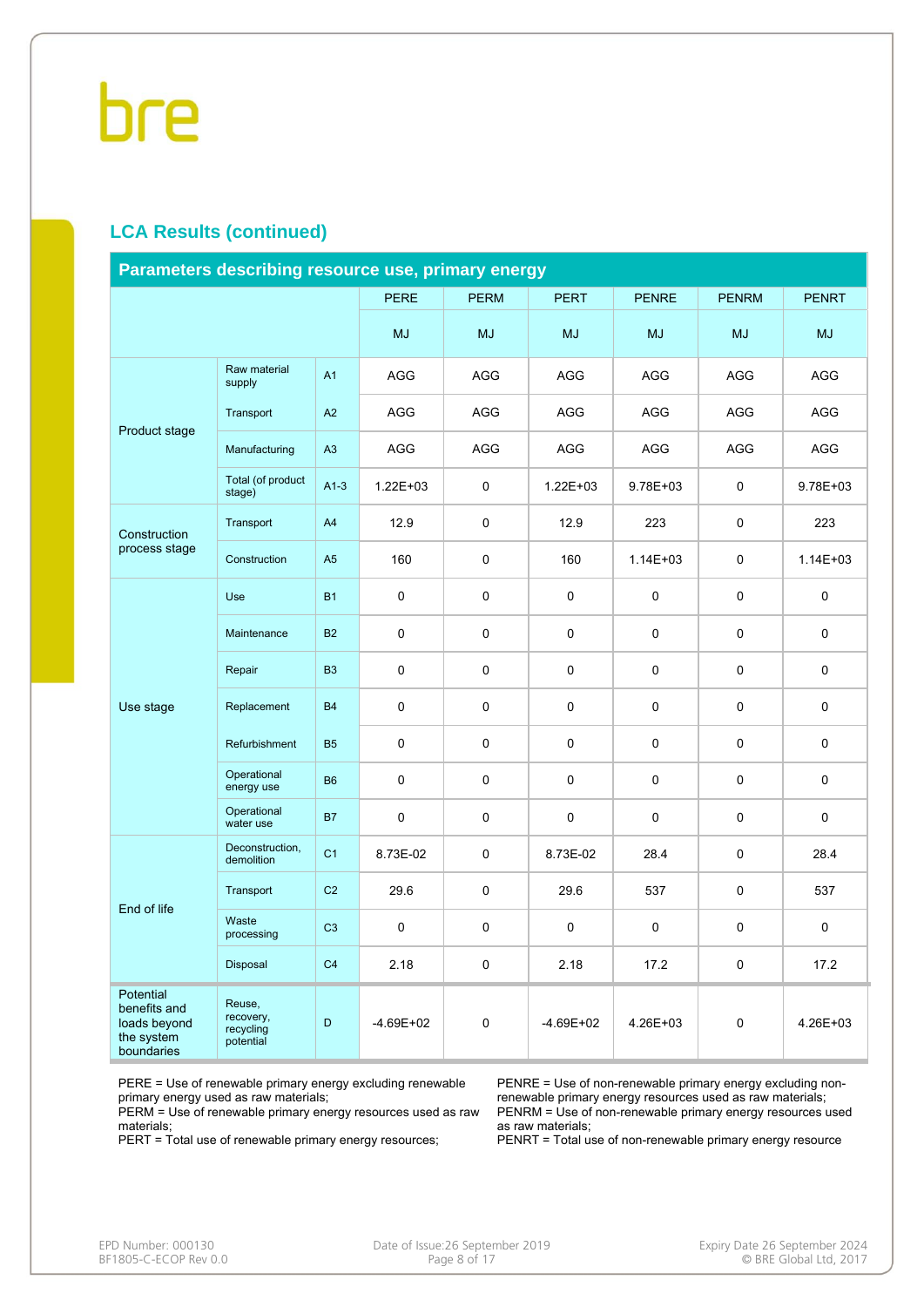### **LCA Results (continued)**

| Parameters describing resource use, secondary materials and fuels, use of water |                                               |                |              |                                  |                                  |                |  |  |  |  |
|---------------------------------------------------------------------------------|-----------------------------------------------|----------------|--------------|----------------------------------|----------------------------------|----------------|--|--|--|--|
|                                                                                 |                                               |                | <b>SM</b>    | <b>RSF</b>                       | <b>NRSF</b>                      | <b>FW</b>      |  |  |  |  |
|                                                                                 |                                               |                | kg           | <b>MJ</b><br>net calorific value | <b>MJ</b><br>net calorific value | m <sup>3</sup> |  |  |  |  |
| Product stage                                                                   | Raw material<br>supply                        | A <sub>1</sub> | AGG          | AGG                              | AGG                              | <b>AGG</b>     |  |  |  |  |
|                                                                                 | Transport                                     | A2             | AGG          | AGG                              | AGG                              | AGG            |  |  |  |  |
|                                                                                 | Manufacturing                                 | A3             | AGG          | AGG                              | AGG                              | AGG            |  |  |  |  |
|                                                                                 | Total (of product<br>stage)                   | $A1-3$         | $1.21E + 03$ | 8.81E-03                         | 5.69E-02                         | 3.03           |  |  |  |  |
| Construction                                                                    | Transport                                     | A4             | $\pmb{0}$    | $\pmb{0}$                        | $\pmb{0}$                        | 2.19E-02       |  |  |  |  |
| process stage                                                                   | Construction                                  | A <sub>5</sub> | 121          | 8.81E-04                         | 5.69E-03                         | 0.347          |  |  |  |  |
|                                                                                 | Use                                           | <b>B1</b>      | $\mathbf 0$  | $\pmb{0}$                        | 0                                | $\mathbf 0$    |  |  |  |  |
|                                                                                 | Maintenance                                   | <b>B2</b>      | $\pmb{0}$    | $\mathbf 0$                      | $\mathbf 0$                      | $\mathbf 0$    |  |  |  |  |
|                                                                                 | Repair                                        | B <sub>3</sub> | $\pmb{0}$    | $\pmb{0}$                        | $\mathbf 0$                      | $\pmb{0}$      |  |  |  |  |
| Use stage                                                                       | Replacement                                   | <b>B4</b>      | $\mathbf 0$  | $\mathbf 0$                      | 0                                | $\mathbf 0$    |  |  |  |  |
|                                                                                 | Refurbishment                                 | <b>B5</b>      | $\pmb{0}$    | $\pmb{0}$                        | $\pmb{0}$                        | $\pmb{0}$      |  |  |  |  |
|                                                                                 | Operational<br>energy use                     | <b>B6</b>      | $\pmb{0}$    | $\pmb{0}$                        | $\mathbf 0$                      | $\pmb{0}$      |  |  |  |  |
|                                                                                 | Operational<br>water use                      | <b>B7</b>      | $\pmb{0}$    | $\pmb{0}$                        | $\pmb{0}$                        | $\pmb{0}$      |  |  |  |  |
|                                                                                 | Deconstruction,<br>demolition                 | C <sub>1</sub> | 0            | $\mathbf 0$                      | 0                                | 2.02E-04       |  |  |  |  |
| End of life                                                                     | Transport                                     | C <sub>2</sub> | $\pmb{0}$    | $\pmb{0}$                        | $\Omega$                         | 0.05           |  |  |  |  |
|                                                                                 | Waste<br>processing                           | C <sub>3</sub> | $\pmb{0}$    | $\pmb{0}$                        | $\mathbf 0$                      | $\pmb{0}$      |  |  |  |  |
|                                                                                 | Disposal                                      | C <sub>4</sub> | 0            | $\pmb{0}$                        | $\pmb{0}$                        | 4.34E-03       |  |  |  |  |
| <b>Potential</b><br>benefits and<br>loads beyond<br>the system<br>boundaries    | Reuse,<br>recovery,<br>recycling<br>potential | D              | 0            | $\pmb{0}$                        | $\pmb{0}$                        | 0.443          |  |  |  |  |

SM = Use of secondary material;

RSF = Use of renewable secondary fuels;

NRSF = Use of non-renewable secondary fuels; FW = Net use of fresh water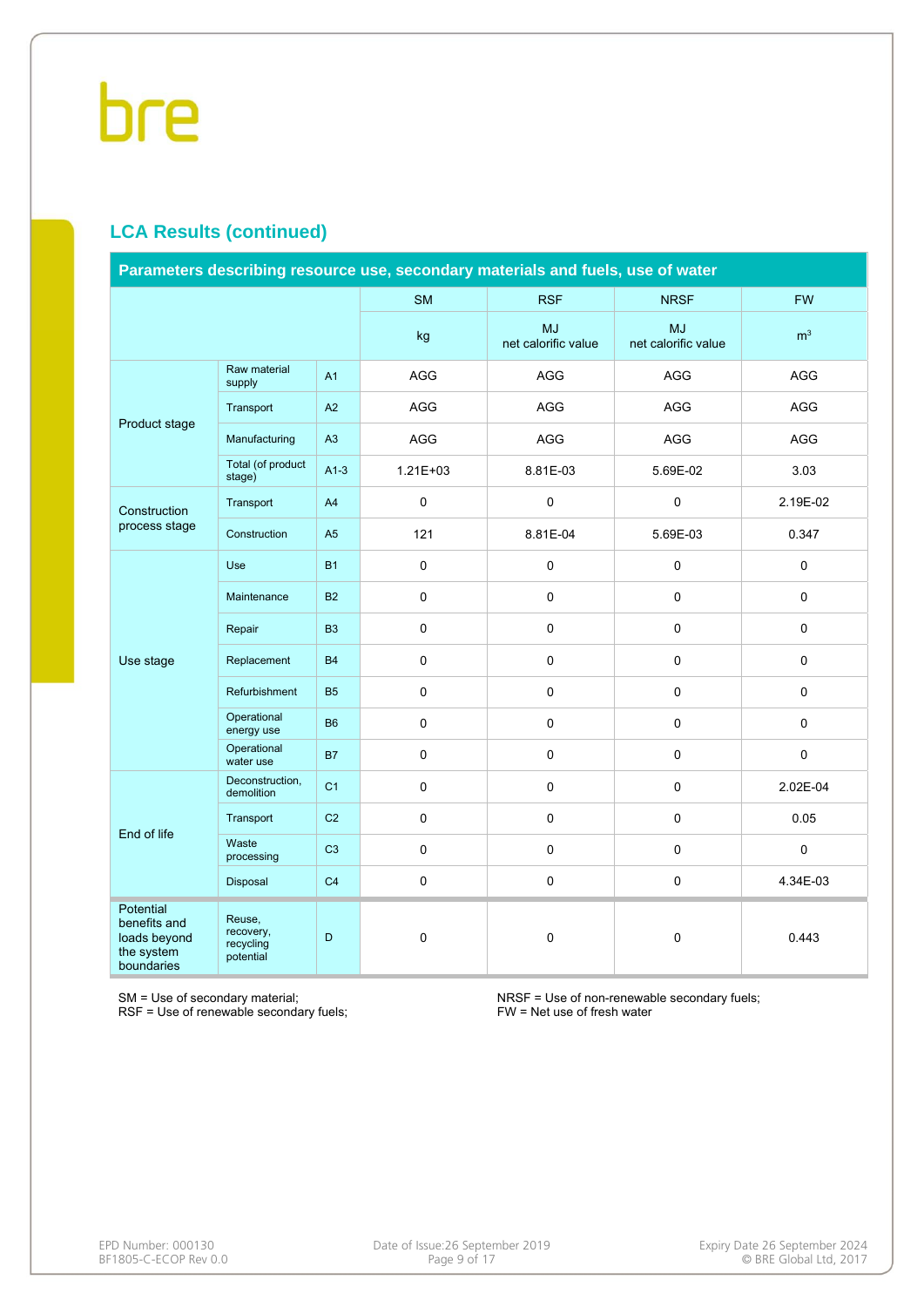### **LCA Results (continued)**

| Other environmental information describing waste categories           |                                               |                |             |             |               |  |  |  |  |
|-----------------------------------------------------------------------|-----------------------------------------------|----------------|-------------|-------------|---------------|--|--|--|--|
|                                                                       |                                               |                | <b>HWD</b>  | <b>NHWD</b> | <b>RWD</b>    |  |  |  |  |
|                                                                       |                                               |                | kg          | kg          | kg            |  |  |  |  |
| Product stage                                                         | Raw material<br>supply                        | A <sub>1</sub> | <b>AGG</b>  | <b>AGG</b>  | <b>AGG</b>    |  |  |  |  |
|                                                                       | Transport                                     | A2             | AGG         | AGG         | AGG           |  |  |  |  |
|                                                                       | Manufacturing                                 | A3             | AGG         | AGG         | AGG           |  |  |  |  |
|                                                                       | Total (of<br>product stage)                   | $A1-3$         | 4.36E-02    | 248         | 3.32E-02      |  |  |  |  |
| Construction                                                          | Transport                                     | A4             | 1.25E-05    | 1.81E-02    | 3.03E-04      |  |  |  |  |
| process stage                                                         | Construction                                  | A <sub>5</sub> | 4.36E-03    | 34.6        | 4.12E-03      |  |  |  |  |
|                                                                       | <b>Use</b>                                    | <b>B1</b>      | 0           | 0           | 0             |  |  |  |  |
|                                                                       | Maintenance                                   | <b>B2</b>      | $\Omega$    | 0           | $\mathbf 0$   |  |  |  |  |
|                                                                       | Repair                                        | B <sub>3</sub> | 0           | 0           | 0             |  |  |  |  |
| Use stage                                                             | Replacement                                   | <b>B4</b>      | $\mathbf 0$ | 0           | 0             |  |  |  |  |
|                                                                       | Refurbishment                                 | <b>B5</b>      | $\pmb{0}$   | 0           | $\mathsf 0$   |  |  |  |  |
|                                                                       | Operational<br>energy use                     | <b>B6</b>      | $\mathbf 0$ | $\mathbf 0$ | 0             |  |  |  |  |
|                                                                       | Operational<br>water use                      | <b>B7</b>      | $\pmb{0}$   | 0           | $\mathsf 0$   |  |  |  |  |
|                                                                       | Deconstructio<br>n, demolition                | C <sub>1</sub> | 3.40E-09    | 3.45E-03    | 3.34E-05      |  |  |  |  |
| End of life                                                           | Transport                                     | C <sub>2</sub> | 2.84E-05    | 4.15E-02    | 7.23E-04      |  |  |  |  |
|                                                                       | Waste<br>processing                           | C <sub>3</sub> | 0           | 0           | $\mathbf 0$   |  |  |  |  |
|                                                                       | Disposal                                      | C <sub>4</sub> | 2.94E-07    | 80.1        | 2.31E-04      |  |  |  |  |
| Potential<br>benefits and<br>loads beyond<br>the system<br>boundaries | Reuse,<br>recovery,<br>recycling<br>potential | D              | 2.83E-06    | 8.89        | $-9.10E - 02$ |  |  |  |  |

HWD = Hazardous waste disposed;

NHWD = Non-hazardous waste disposed;

RWD = Radioactive waste disposed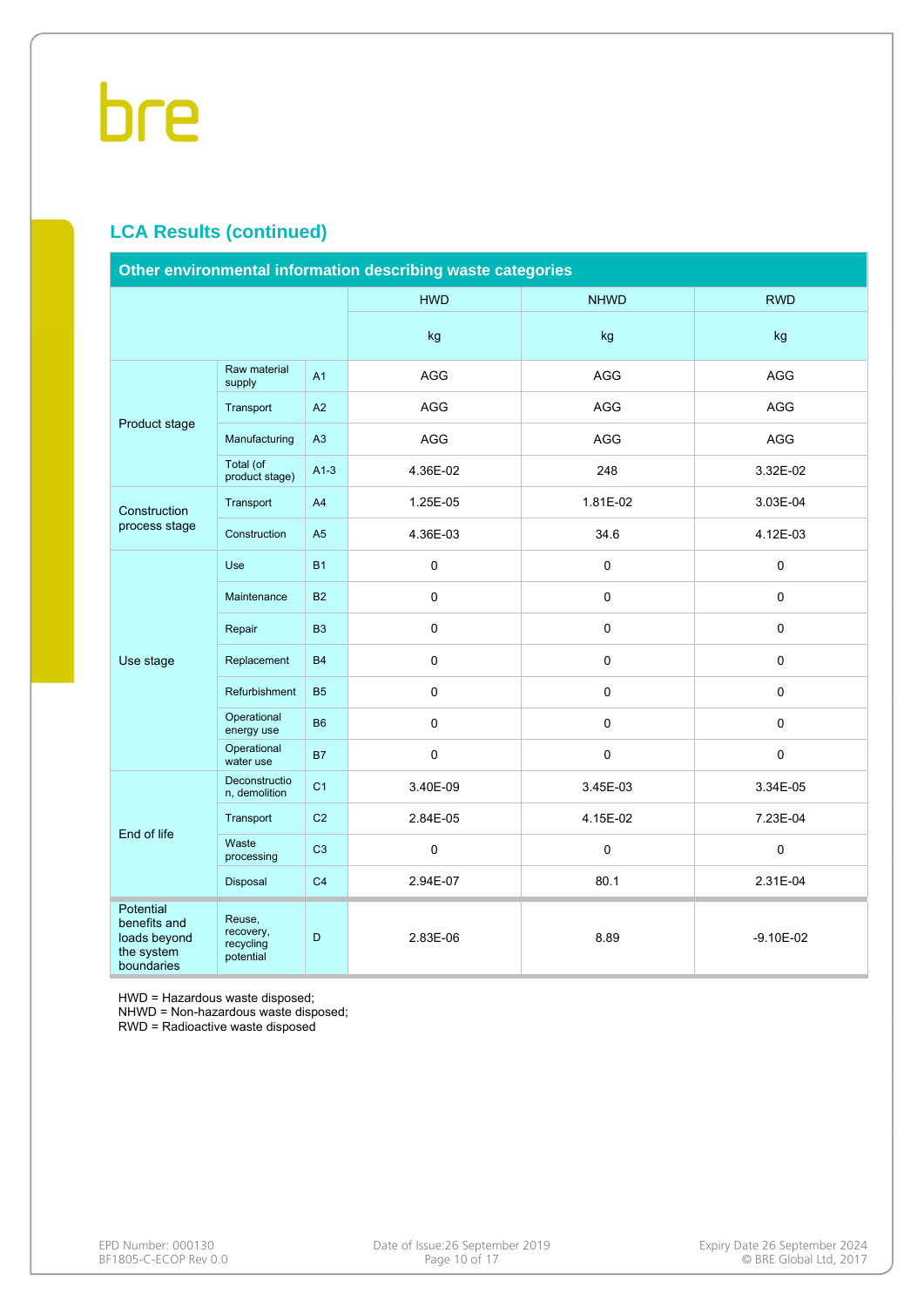### **LCA Results (continued)**

| Other environmental information describing output flows - at end of life |                                            |                |                     |             |             |                          |  |  |  |  |
|--------------------------------------------------------------------------|--------------------------------------------|----------------|---------------------|-------------|-------------|--------------------------|--|--|--|--|
|                                                                          |                                            |                | <b>CRU</b>          | <b>MFR</b>  | <b>MER</b>  | EE.                      |  |  |  |  |
|                                                                          |                                            |                | kg                  | kg          | kg          | MJ per energy<br>carrier |  |  |  |  |
| Product stage                                                            | Raw material<br>supply                     | A <sub>1</sub> | AGG                 | <b>AGG</b>  | <b>AGG</b>  | AGG                      |  |  |  |  |
|                                                                          | Transport                                  | A2             | AGG                 | AGG         | AGG         | AGG                      |  |  |  |  |
|                                                                          | Manufacturing                              | A3             | AGG                 | AGG         | AGG         | AGG                      |  |  |  |  |
|                                                                          | Total (of product<br>stage)                | $A1-3$         | $\mathsf{O}\xspace$ | $\pmb{0}$   | $\mathbf 0$ | $\pmb{0}$                |  |  |  |  |
| Construction                                                             | Transport                                  | A <sub>4</sub> | $\mathsf{O}\xspace$ | $\pmb{0}$   | $\mathbf 0$ | $\mathbf 0$              |  |  |  |  |
| process stage                                                            | Construction                               | A <sub>5</sub> | $\pmb{0}$           | 120         | $\pmb{0}$   | $\pmb{0}$                |  |  |  |  |
|                                                                          | Use                                        | <b>B1</b>      | $\pmb{0}$           | $\pmb{0}$   | $\mathbf 0$ | $\pmb{0}$                |  |  |  |  |
|                                                                          | Maintenance                                | <b>B2</b>      | $\mathbf 0$         | $\pmb{0}$   | $\mathbf 0$ | $\mathbf 0$              |  |  |  |  |
|                                                                          | Repair                                     | <b>B3</b>      | $\pmb{0}$           | $\pmb{0}$   | $\pmb{0}$   | $\pmb{0}$                |  |  |  |  |
| Use stage                                                                | Replacement                                | <b>B4</b>      | $\mathsf{O}\xspace$ | $\pmb{0}$   | $\mathbf 0$ | $\pmb{0}$                |  |  |  |  |
|                                                                          | Refurbishment                              | <b>B5</b>      | $\pmb{0}$           | $\pmb{0}$   | $\pmb{0}$   | $\pmb{0}$                |  |  |  |  |
|                                                                          | Operational<br>energy use                  | <b>B6</b>      | $\mathsf{O}\xspace$ | $\mathbf 0$ | $\mathbf 0$ | $\pmb{0}$                |  |  |  |  |
|                                                                          | Operational<br>water use                   | <b>B7</b>      | $\pmb{0}$           | $\pmb{0}$   | $\pmb{0}$   | $\pmb{0}$                |  |  |  |  |
|                                                                          | Deconstruction,<br>demolition              | C <sub>1</sub> | $\pmb{0}$           | $\mathsf 0$ | $\pmb{0}$   | $\pmb{0}$                |  |  |  |  |
| End of life                                                              | Transport                                  | C <sub>2</sub> | $\mathsf 0$         | $\mathbf 0$ | $\mathbf 0$ | $\mathbf 0$              |  |  |  |  |
|                                                                          | Waste<br>processing                        | C <sub>3</sub> | $\pmb{0}$           | 920         | $\pmb{0}$   | $\pmb{0}$                |  |  |  |  |
|                                                                          | Disposal                                   | C <sub>4</sub> | $\mathsf{O}\xspace$ | $\pmb{0}$   | $\pmb{0}$   | $\pmb{0}$                |  |  |  |  |
| Potential<br>benefits and<br>loads beyond<br>the system<br>boundaries    | Reuse, recovery,<br>recycling<br>potential | D              | $\mathsf{O}\xspace$ | $\pmb{0}$   | $\pmb{0}$   | $\mathbf 0$              |  |  |  |  |

CRU = Components for reuse; MFR = Materials for recycling

MER = Materials for energy recovery; EE = Exported Energy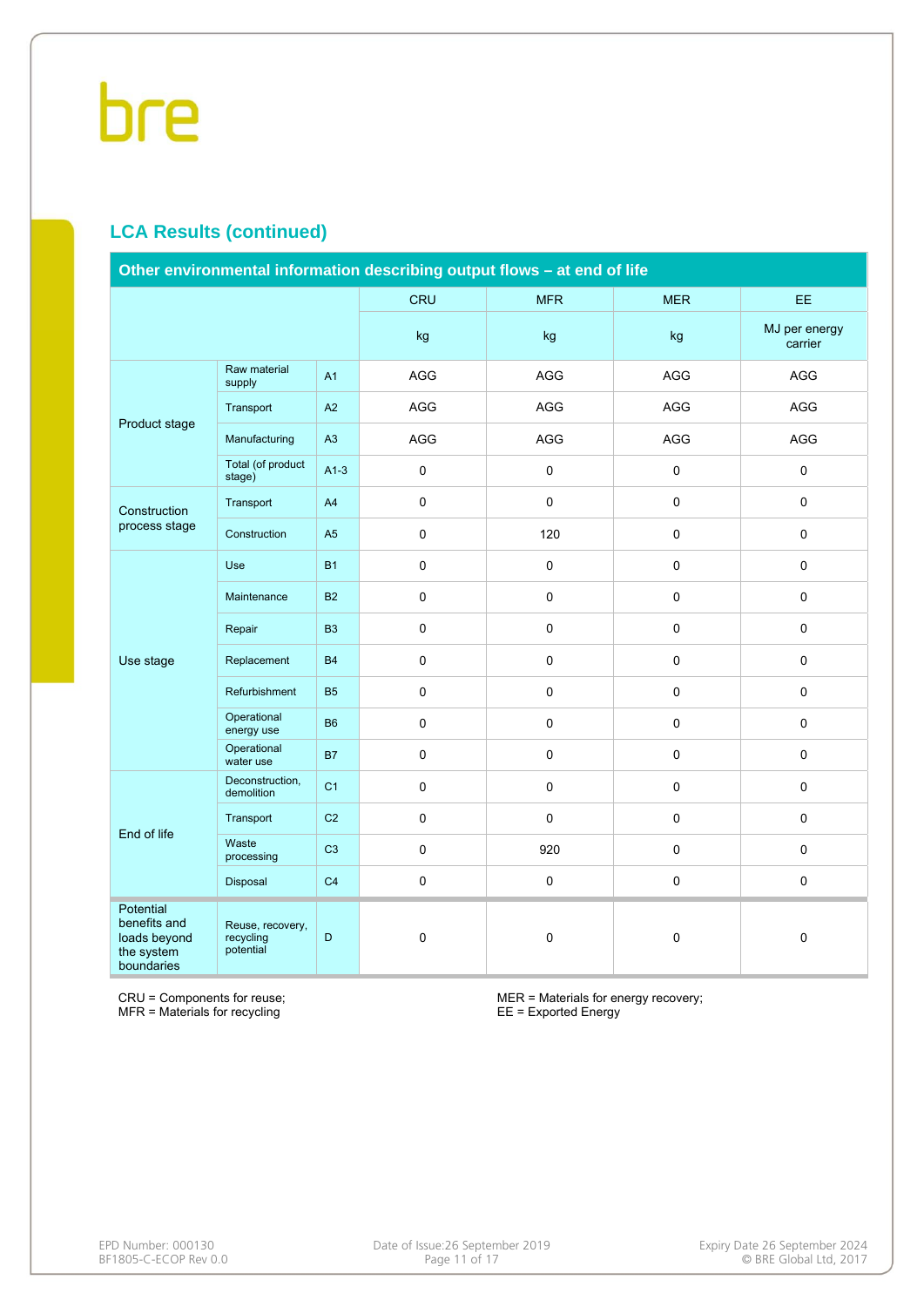### **Scenarios and additional technical information**

| <b>Scenarios and additional technical information</b> |                                                                                                                                                                                                                                                                                                                                                                                                                                                                                                                                                                                                                         |                   |                |  |  |  |  |  |  |
|-------------------------------------------------------|-------------------------------------------------------------------------------------------------------------------------------------------------------------------------------------------------------------------------------------------------------------------------------------------------------------------------------------------------------------------------------------------------------------------------------------------------------------------------------------------------------------------------------------------------------------------------------------------------------------------------|-------------------|----------------|--|--|--|--|--|--|
| Scenario                                              | Parameter                                                                                                                                                                                                                                                                                                                                                                                                                                                                                                                                                                                                               | <b>Units</b>      | <b>Results</b> |  |  |  |  |  |  |
|                                                       | Transport to the fabricators and on to the construction site; including provision of all materials<br>and products. Road transport distance for rolled steel to fabricators and road transport distance<br>for steel construction forms to site are assumed to be 100 km and 250 km, respectively.                                                                                                                                                                                                                                                                                                                      |                   |                |  |  |  |  |  |  |
|                                                       | Truck trailer - Fuel                                                                                                                                                                                                                                                                                                                                                                                                                                                                                                                                                                                                    | L/km              | 1.56           |  |  |  |  |  |  |
| A4 - Transport to the<br>building site                | <b>Distance</b>                                                                                                                                                                                                                                                                                                                                                                                                                                                                                                                                                                                                         | km                | 350            |  |  |  |  |  |  |
|                                                       | Capacity utilisation (including empty returns)                                                                                                                                                                                                                                                                                                                                                                                                                                                                                                                                                                          | $\%$              | 85             |  |  |  |  |  |  |
|                                                       | Bulk density of transported products                                                                                                                                                                                                                                                                                                                                                                                                                                                                                                                                                                                    | kg/m <sup>3</sup> | 7850           |  |  |  |  |  |  |
| A5 - Installation in<br>the building                  | Fabrication into reinforcing steel products and installation in the building; including provision of<br>all materials, products and energy, as well as waste processing up to the end-of-waste state or<br>disposal of final residues during the construction stage. Installation of the fabricated product<br>into the building is assumed to result in 10% wastage (determined based on typical installation<br>losses reported by the WRAP Net Waste Tool [WRAP 2017]). It is assumed that fabrication<br>requires 15.34 kWh/tonne finished product, and that there is a 2% wastage associated with this<br>process. |                   |                |  |  |  |  |  |  |
|                                                       | Ancillary materials for installation - Waste material from<br>fabrication, losses per tonne of construction steel forms                                                                                                                                                                                                                                                                                                                                                                                                                                                                                                 | %                 | $\overline{2}$ |  |  |  |  |  |  |
|                                                       | Energy Use - Energy per tonne required to fabricate<br>construction steel forms                                                                                                                                                                                                                                                                                                                                                                                                                                                                                                                                         | kWh               | 15.34          |  |  |  |  |  |  |
|                                                       | Waste materials from installation wastage                                                                                                                                                                                                                                                                                                                                                                                                                                                                                                                                                                               | %                 | 10             |  |  |  |  |  |  |
| B1 - Use                                              | No impacts occur during use.                                                                                                                                                                                                                                                                                                                                                                                                                                                                                                                                                                                            |                   |                |  |  |  |  |  |  |
| B2 - Maintenance                                      | No maintenance required                                                                                                                                                                                                                                                                                                                                                                                                                                                                                                                                                                                                 |                   |                |  |  |  |  |  |  |
| B <sub>3</sub> - Repair                               | No repair process required                                                                                                                                                                                                                                                                                                                                                                                                                                                                                                                                                                                              |                   |                |  |  |  |  |  |  |
| B4 - Replacement                                      | No replacement considerations required                                                                                                                                                                                                                                                                                                                                                                                                                                                                                                                                                                                  |                   |                |  |  |  |  |  |  |
| B5 - Refurbishment                                    | No refurbishment process required                                                                                                                                                                                                                                                                                                                                                                                                                                                                                                                                                                                       |                   |                |  |  |  |  |  |  |
| Reference service<br>life                             | Reinforcing steel products are used in the main building structure so the reference service life<br>will equal the lifetime of the building. The Concrete Society follows the definitions provided in<br>BS EN 1990, which specifies "building structures and other common structures" as having a<br>lifetime of 50 years (The Concrete Society, n.d.; BSI, 2005). On this basis, the RSL for this<br>EPD is assumed to be 50 years.                                                                                                                                                                                   |                   |                |  |  |  |  |  |  |
|                                                       | Reference service life                                                                                                                                                                                                                                                                                                                                                                                                                                                                                                                                                                                                  | Years             | 50             |  |  |  |  |  |  |
| B6 - Use of energy;<br>B7 - Use of water              | No water or energy required during use stage related to the operation of the building                                                                                                                                                                                                                                                                                                                                                                                                                                                                                                                                   |                   |                |  |  |  |  |  |  |
| C <sub>1</sub> to C <sub>4</sub><br>End of life,      | The end-of-life stage starts when the construction product is replaced, dismantled or<br>deconstructed from the building or construction works and does not provide any further<br>function. This stage comprises: de-construction, demolition; transport to waste processing;<br>waste processing for reuse, recovery and/or recycling; disposal                                                                                                                                                                                                                                                                       |                   |                |  |  |  |  |  |  |
|                                                       | Waste for recycling - Recovered steel from crushed<br>concrete                                                                                                                                                                                                                                                                                                                                                                                                                                                                                                                                                          | %                 | 92             |  |  |  |  |  |  |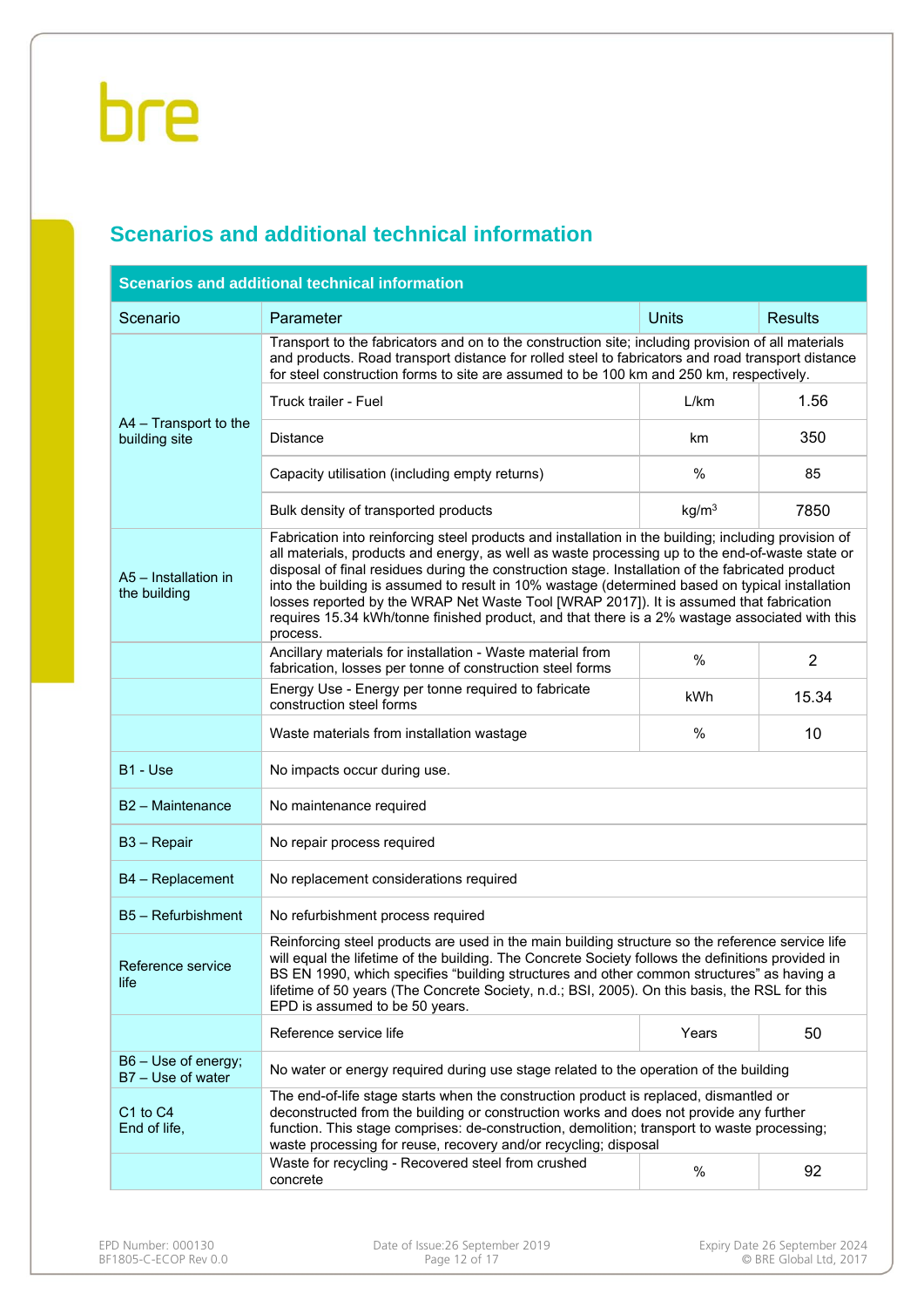| <b>Scenarios and additional technical information</b> |                                                                                                                                                                                                                                                                                                                                                                                                                                                                                                      |                   |                |  |  |  |  |  |  |  |
|-------------------------------------------------------|------------------------------------------------------------------------------------------------------------------------------------------------------------------------------------------------------------------------------------------------------------------------------------------------------------------------------------------------------------------------------------------------------------------------------------------------------------------------------------------------------|-------------------|----------------|--|--|--|--|--|--|--|
| Scenario                                              | Parameter                                                                                                                                                                                                                                                                                                                                                                                                                                                                                            | <b>Units</b>      | <b>Results</b> |  |  |  |  |  |  |  |
|                                                       | Waste for energy recovery - Energy recovery is not<br>considered for this study as most end of life steel scrap is<br>recycled, while the remainder is landfilled                                                                                                                                                                                                                                                                                                                                    |                   |                |  |  |  |  |  |  |  |
|                                                       | Waste for final disposal - Unrecoverable steel lost in<br>crushed concrete and sent to landfill                                                                                                                                                                                                                                                                                                                                                                                                      | $\frac{0}{0}$     | 8              |  |  |  |  |  |  |  |
|                                                       | Portion of energy assigned to rebar from energy required<br>to demolish building, per tonne                                                                                                                                                                                                                                                                                                                                                                                                          | MJ                | 24             |  |  |  |  |  |  |  |
|                                                       | Transport to waste processing by Truck - Fuel<br>consumption                                                                                                                                                                                                                                                                                                                                                                                                                                         | L/km              | 1.56           |  |  |  |  |  |  |  |
|                                                       | Transport to waste processing by Truck - Distance                                                                                                                                                                                                                                                                                                                                                                                                                                                    | km                | 463            |  |  |  |  |  |  |  |
|                                                       | Transport to waste processing by Truck - Capacity<br>utilisation                                                                                                                                                                                                                                                                                                                                                                                                                                     | %                 | 85             |  |  |  |  |  |  |  |
|                                                       | Transport to waste processing by Truck - Density of<br>Product                                                                                                                                                                                                                                                                                                                                                                                                                                       | kg/m <sup>3</sup> | 7850           |  |  |  |  |  |  |  |
|                                                       | Transport to waste processing by Container ship - Fuel<br>consumption                                                                                                                                                                                                                                                                                                                                                                                                                                | L/km              | 0.00401        |  |  |  |  |  |  |  |
|                                                       | Transport to waste processing by Container ship -<br><b>Distance</b>                                                                                                                                                                                                                                                                                                                                                                                                                                 | km                | 158            |  |  |  |  |  |  |  |
|                                                       | Transport to waste processing by Container ship -<br>Capacity utilisation                                                                                                                                                                                                                                                                                                                                                                                                                            | %                 | 50             |  |  |  |  |  |  |  |
|                                                       | Transport to waste processing by Container ship - Density<br>of Product                                                                                                                                                                                                                                                                                                                                                                                                                              | kg/m <sup>3</sup> | 7850           |  |  |  |  |  |  |  |
| Module D                                              | It is assumed that 92% of the steel used in the structure is recovered for recycling, while the<br>remainder is landfilled.<br>"Benefits and loads beyond the system boundary" (module D) accounts for the environmental<br>benefits and loads resulting from net steel scrap that is used as raw material in the EAF and<br>that is collected for recycling at end of life.<br>The resulting scrap credit/burden is calculated based on the global "value of scrap" approach<br>(/worldsteel 2011). |                   |                |  |  |  |  |  |  |  |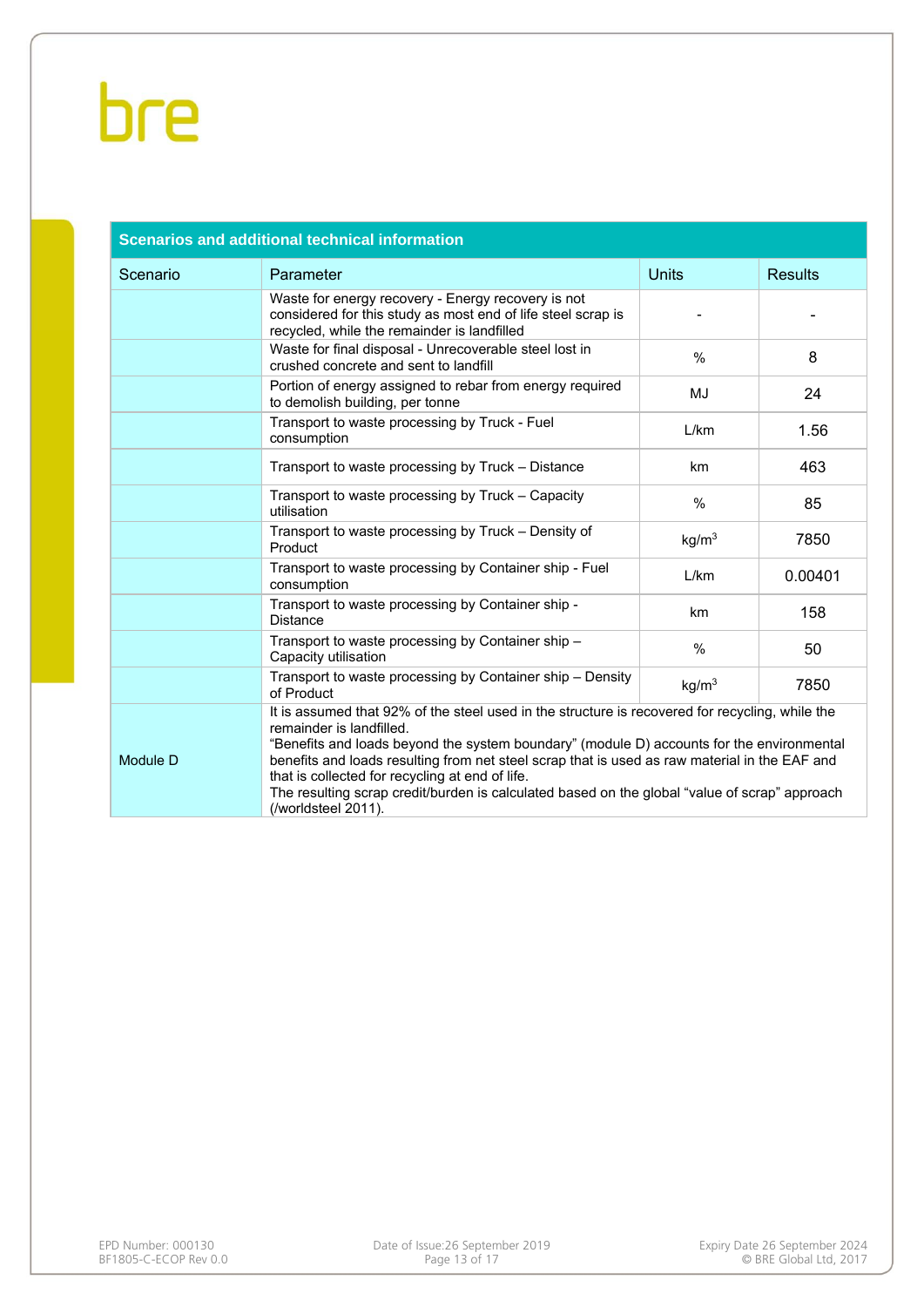### **Summary, comments and additional information**

#### **Interpretation**

Scrap-based carbon steel rebar of Ekinciler Demir ve Celik San. A.S. (member of UK CARES) is made via the EAF route. The bulk of the environmental impacts and primary energy demand is attributed to the manufacturing phase, covered by information modules A1-A3 of EN 15804. For GWP for instance, A1-A3 impacts account for 84.32% overall life cycle impacts for this category.



### **References**

BRE Global. BRE Environmental Profiles 2013: Product Category Rules for Type III environmental product declaration of construction products to EN 15804:2012+A1:2013. PN 514. Watford, BRE, 2014.

BSI. Sustainability of construction works – Environmental product declarations – Core rules for the product category of construction products. BS EN 15804:2012+A1:2013. London, BSI, 2013.

BSI. Environmental labels and declarations – Type III Environmental declarations – Principles and procedures. BS EN ISO 14025:2010 (identical to ISO 14025:2006). London, BSI, 2010.

 BSI. Environmental management – Life cycle assessment – Principles and framework. BS EN ISO 14040:2006. London, BSI, 2006.

 BSI. Environmental management – Life cycle assessment – requirements and guidelines. BS EN ISO 14044:2006+A1:2018. London, BSI, 2018.

| EPD Number: 000130    |  |
|-----------------------|--|
| BF1805-C-ECOP Rev 0.0 |  |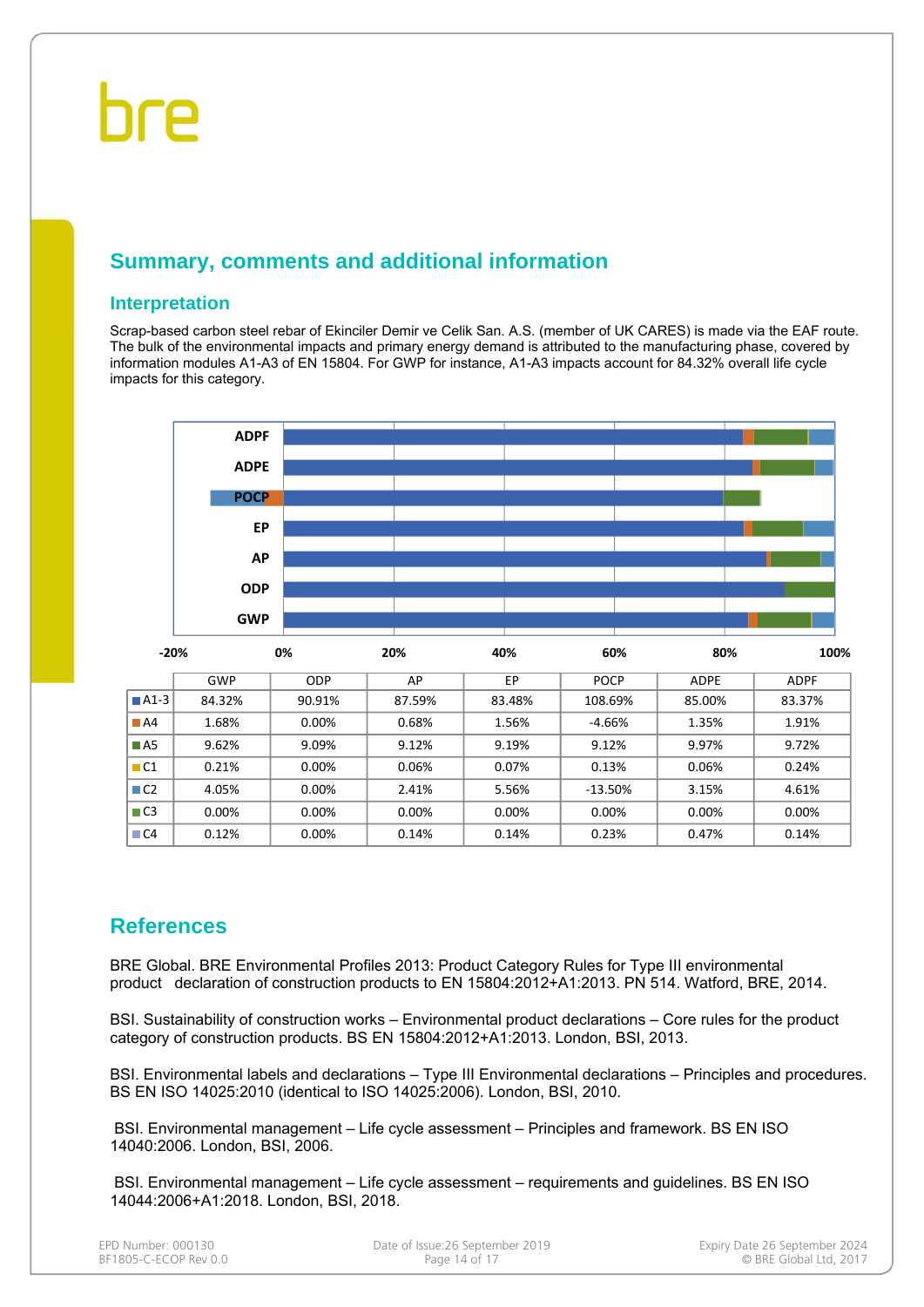Demolition Energy Analysis of Office Building Structural Systems, Athena Sustainable Materials Institute, 1997.

thinkstep AG; GaBi 8: Software-System and Database for Life Cycle Engineering. Copyright, TM. Stuttgart, Echterdingen, 1992-2019.

GaBi 8: Documentation of GaBi 8: Software-System and Database for Life Cycle Engineering. Copyright, TM. Stuttgart, Echterdingen, 1992-2019. http://www.gabi-software.com/international/databases/gabi-databases/

International Energy Agency, Energy Statistics 2018. http://www.iea.org

Kreißig, J. und J. Kümmel (1999): Baustoff-Ökobilanzen. Wirkungsabschätzung und Auswertung in der Steine-Erden-Industrie. Hrsg. Bundesverband Baustoffe Steine + Erden e.V.

SteelConstruction.Info 2012: SteelConstruction.info; The recycling and reuse survey, 2012 http://www.steelconstruction.info/The\_recycling\_and\_reuse\_survey\_

The Concrete Society: Design Working Life. Retrieved from The Concrete Society Web Site: http://www.concrete.org.uk/fingertips-nuggets.asp?cmd=display&id=750

U.S. Geological Survey, Mineral Commodity Summaries, Iron and Steel Slag, January 2014

Sustainability of construction works – Environmental product declarations – Methodology for selection and use of generic data; German version PD CEN/TR 15941:2010. London, BIS, 2010.

London Metal Exchange, Steel Rebar Prices, January 2019. https://www.lme.com/en-gb/metals/ferrous/

REGULATION (EU) No 305/2011 OF THE EUROPEAN PARLIAMENT AND OF THE COUNCIL of 9 March 2011 laying down harmonised conditions for the marketing of construction products and repealing Council Directive 89/106/EEC.

CARES SCS Sustainable Constructional Steel Scheme. Appendix 1 – Operational assessment schedule for the sustainable production of steel billets, steel bars/coils and wire rod for further processing into carbon steel bar, coil or rod for the reinforcement of concrete.

CARES SRC Steel for the Reinforcement of Concrete Scheme. Appendix 1 – Quality and operations assessment schedule for carbon steel bars for the reinforcement of concrete including inspection and testing requirements - http://www.ukcares.com/approved-companies - Certificate number of conformance to BS4449 at the time of LCA study – 040803

CARES SRC Steel for the Reinforcement of Concrete Scheme. Appendix CP&AS 21 - Quality and operations assessment schedule for Singapore Standard (SS 560:2016) weldable reinforcing steel bars, coils and decoiled products for the reinforcement of concrete including inspection and testing requirements http://www.ukcares.com/approved-companies - Certificate number of conformance to SS 560:2016 at the time of LCA study – 190407

CARES SRC Steel for the Reinforcement of Concrete Scheme. Appendix CP&AS 24 - Quality and operations assessment schedule for Hong Kong Standard (CS2:2012) Steel Reinforcing Bars for the Reinforcement of Concrete - http://www.ukcares.com/approved-companies - Certificate number of conformance to SS 560:2016 at the time of LCA study – 190408

BS 4449:2005+A3:2016 Steel for the reinforcement of concrete. Weldable reinforcing steel. Bar, coil and decoiled product. Specification.

SS 560:2010 - Steel for the reinforcement of concrete – Weldable reinforcing steel – Bar, coil and decoiled product.

| EPD Number: 000130    |  |
|-----------------------|--|
| BF1805-C-ECOP Rev 0.0 |  |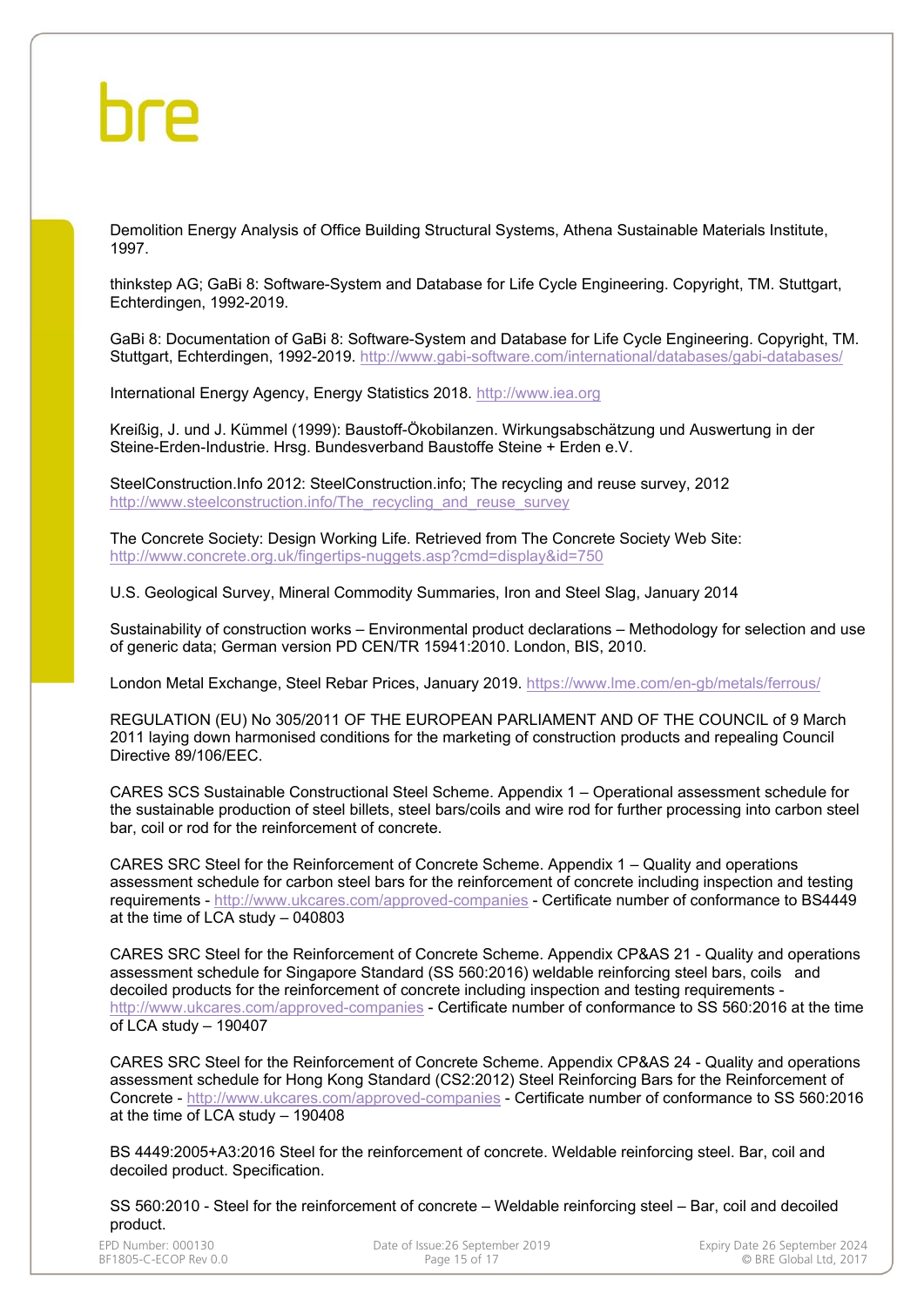CS2:2012 - Steel Reinforcing Bars for the Reinforcement of Concrete.

ASTM A615/A615M – 16 Standard Specification for Deformed and Plain Carbon-Steel Bars for Concrete Reinforcement.

ASTM A706/A706M – 16 - Standard Specification for Deformed and Plain Low-Alloy Steel Bars for Concrete Reinforcement.

ISO 6935-2:2015 - Steel for the reinforcement of concrete - Part 2: Ribbed bars.

EN 10080:2005 Steel for the reinforcement of concrete. Weldable reinforcing steel. General

DIN 488-2:2009 - Reinforcing steels - Reinforcing steel bars.

NF A35-080-1 Décembre 2013 - Aciers pour béton armé - Aciers soudables - Partie 1: barres et couronnes.

CAN/CSA G30.18-09:2009 Carbon steel bars for concrete reinforcement.

UNE 36068:2011 - Ribbed bars of weldable steel for the reinforcement of concrete.

NBN A 24-301:1986 - Steel for reinforcement.

NBN A 24-304:1986 - Steel for reinforcement - Welded fabrics

SFS 1215:1996 - Reinforcing steels. Weldable hot rolled ribbed steel bars A500HW.

LNEC E450 & E460:2010 - Ribbed bars of weldable steel for the reinforcement of concrete.

NEN 6008:2008 nl - Steel for the reinforcement of concrete.

NS 3576-3:2012 - Steel for the reinforcement of concrete - Dimensions and properties - Part 3: Ribbed steel B500NC.

TS 708:2016 - Steel for the reinforcement of concrete - Reinforcing steel.

BDS 9252:2007 - Steel for the reinforcement of concrete - Weldable reinforcing steel B500.

AS/NZS 4671:2001 - Steel reinforcing materials.

MS 146:2006 - Hot rolled steel bars for the reinforcement of concrete – Specification.

NBR 7480:2007 - Steel for The Reinforcement of Concrete Structures – Specification.

SI 4466-3:2013 - Steel for the reinforcement of concrete: Ribbed Bars.

GOST R 52544:2006 - Weldable deformed reinforcing rolled products of A500C and B500C classes for reinforcement of concrete constructions. Specifications.

IQS 2091-1999 Standard Specification for Deformed and Plain Carbon-Steel Bars for Concrete Reinforcement.

STAS 438-1 1999 - Steel products for concrete reinforcement. Hot rolled structural steel. Grades and quality technical requirements.